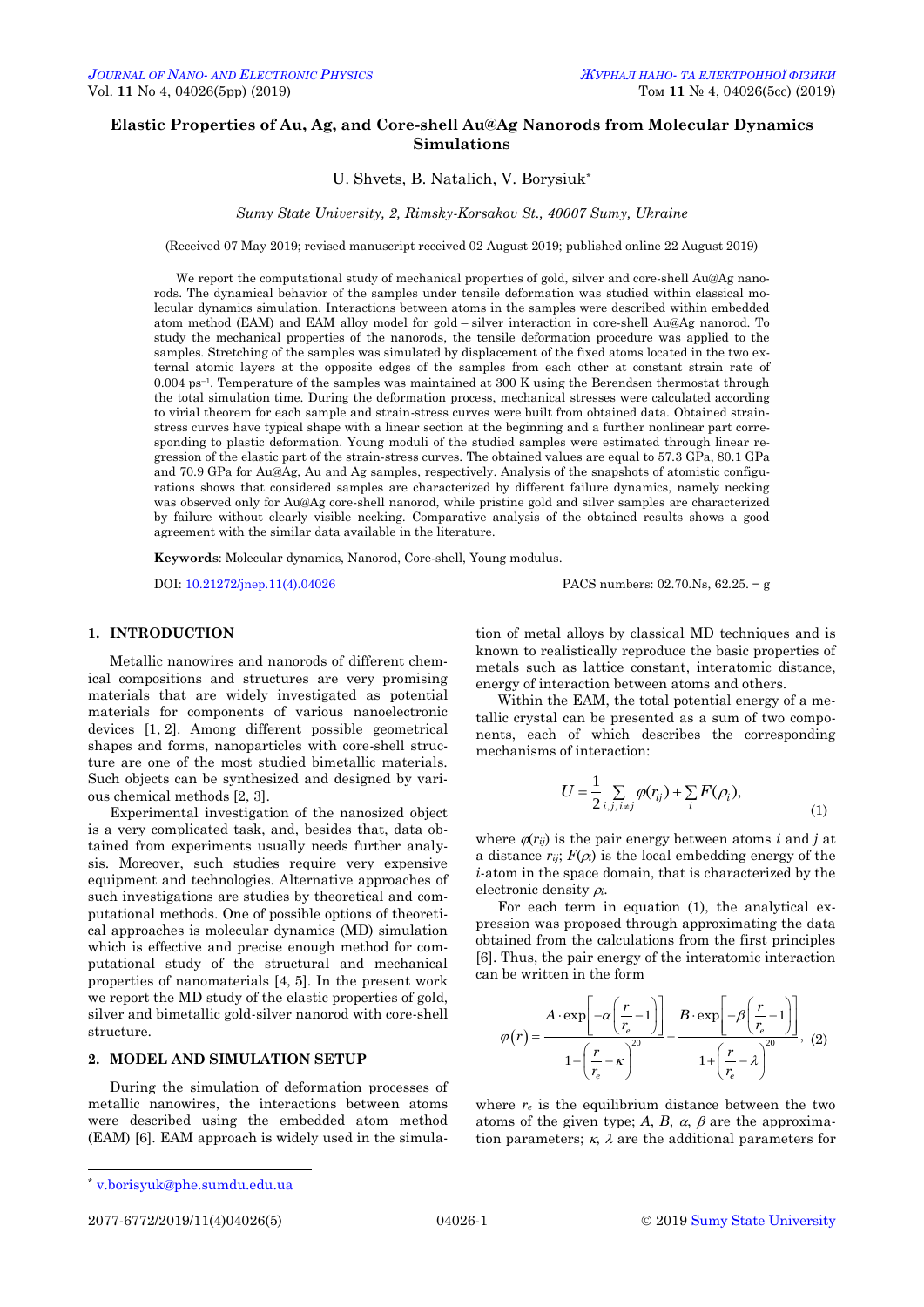ensuring zero energy of interaction at significant interatomic distances.

The local embedding energy as a function of electron density  $F(\rho_i)$  is calculated in several steps. Firstly, the electronic density  $\rho_i$  is calculated as

$$
\rho_i = \sum_{i,j \neq i} f(r_{ij}),\tag{3}
$$

where  $f(r_{ii})$  is the local electron density in the atomic region of atom *i* calculated through the following expression

$$
f(r) = \frac{f_e \cdot \exp\left[-\beta \left(\frac{r}{r_e} - 1\right)\right]}{1 + \left(\frac{r}{r_e} - \lambda\right)^{20}},\tag{4}
$$

that has the same form as the second term in formula (2) with the same values of parameters  $\beta$  and  $\lambda$ . Then, the electronic density function  $F(\rho_i)$  should be calculated from three following equations depending on the value of  $\rho_i$ 

$$
F(\rho) = \sum_{i=0}^{3} F_{ni} \left( \frac{\rho}{\rho_n} - 1 \right)^i, \quad \rho < \rho_n, \quad \rho_n = 0,85 \rho_e, \quad (5)
$$

$$
F(\rho) = \sum_{i=0}^{3} F_i \left( \frac{\rho}{\rho_e} - 1 \right)^i, \quad \rho_n \le \rho < \rho_0, \quad \rho_0 = 1, 15 \rho_e, \tag{6}
$$

$$
F(\rho) = F_e \left[ 1 - \ln \left( \frac{\rho}{\rho_e} \right)^{\eta} \right] \cdot \left( \frac{\rho}{\rho_e} \right)^{\eta}, \quad \rho_0 \le \rho. \tag{7}
$$

Such method for determining the electronic density function  $F(\rho_i)$  is necessary for the realistic approximation of the embedding energy and for reproducing the properties of the material in a wide range of values  $\rho$ .

The forces between different types of atoms can be calculated using the EAM model for alloys [6]. Within mentioned approach, the pair energy  $\varphi^{ab}(r_{ij})$  between atoms of type *а* і *b* can be calculated as

$$
\varphi^{ab}(r) = \frac{1}{2} \left( \frac{f^b(r)}{f^a(r)} \varphi^{aa}(r) + \frac{f^a(r)}{f^b(r)} \varphi^{bb}(r) \right). \tag{8}
$$

Analytical expressions and numerical parameters for the functions used in expressions (1)-(8) for several metals can be found in the paper [6].

It should be noted that the complete algorithm for particle motion calculations used in MD simulations involves obtaining analytical expressions for the forces of interatomic interaction  $F(r_{ij})$  based on the given dependences for the potential energy through the equation

$$
F(r) = -\frac{\partial U}{\partial r} \tag{9}
$$

and further numerical integration of the equations of motion

$$
\frac{d^2r_i}{dt^2} = F_i(r_i) = -\frac{\partial U}{\partial r},\tag{10}
$$

for each atom *i*.

Thus, using equations  $(1)-(10)$ , it is possible to investigate the dynamics of metallic nanorods under the external influences.

In this paper, we study the mechanical parameters of gold, silver and bimetallic nanowire with the core (Au) – shell (Ag) structure during deformation under the external load. In addition to the deformation of Au@Ag sample [7, 8], we also consider pristine Au and Ag samples under tensile deformation with calculation of strain-stress curves and tracking the dynamics of failure. From these dependences, the Young moduli for each sample were calculated. Also, during the simulation the instant atomistic configurations of the samples were obtained during the deformation process.

The choice of chemical composition of the nanowire investigated in the paper is caused by the fact that gold and silver are well combined in various compounds, since they have face-centered cubic crystal lattices with constants  $a_{Au} = 0.4078$  nm,  $a_{Ag} = 0.4086$  nm, respectively. Moreover, different types of Au–Ag nanostructures are widely used in nanoelectronics and can be obtained by different methods [1, 2, 9].

We consider a bimetallic Au–Ag nanowire with a core-shell structure and a cylindrical shape, with a length-to-diameter ratio of 2. Such choice of the geometric form of the objects under study is due to the need to avoid undesirable size effects [4]. The length of the nanowire is 8 nm, the diameter of the inner part (core) is 1.5 nm. The initial atomistic configuration of the investigated nanowire is shown in Fig. 1.



**Fig. 1** – Initial atomistic configuration of Au@Ag core-shell nanowire. Overall view (top left), cross section (top right) and segments (bottom panel)

In initial configuration of the sample, the atoms of gold and silver were placed in the nodes of a facecentered cubic lattice with corresponding values of a solid lattice. The distances between atoms in the two external atomic layers on each of the cylinder bases were fixed to prevent relaxation during deformation and to provide appropriate boundary conditions.

In order to study the dynamical behavior of the sys-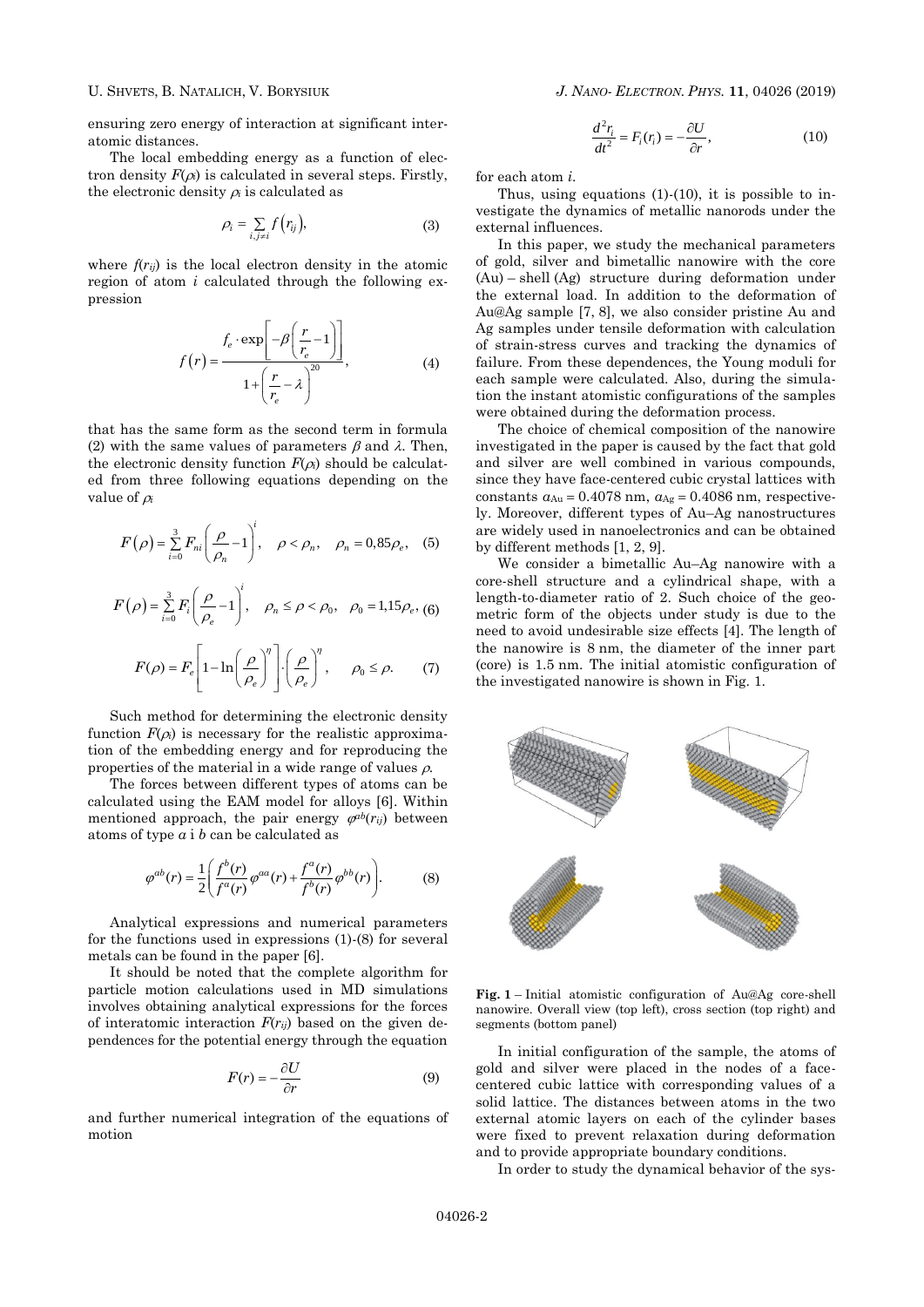tem under tensile load, a stretching procedure was applied to the sample, during which the strain-stress dependencies were calculated.

Simulation of the external load was carried out in the following way: displacement at a constant speed of  $0.004$  ps<sup>-1</sup> was applied to fixed atoms located in the two external atomic layers at the opposite edges of the cylinder. The displacement was directed so that the opposite bases of the cylinder gradually moved from each other to simulate stretching of the samples.

During the deformation of the sample, mechanical stresses were calculated using the virial theorem [10], as

$$
\sigma_{ij} = \frac{1}{V} \sum_{\alpha=1}^{N} \left( \frac{1}{2} r_{\alpha\beta}^{i} f_{\alpha\beta}^{j} - m^{\alpha} v_{i}^{\alpha} v_{j}^{\alpha} \right),
$$
(11)

where *i*, *j* are the Cartesian coordinates;  $\alpha$ ,  $\beta$  are the atom indexes;  $r_{\alpha\beta}^i$ ,  $f_{\alpha\beta}^j$  are the corresponding vector components of distances and forces between atoms  $\alpha$  and  $\beta$ ; *m* is the atomic mass;  $V$  – is the volume of sample.

Thus, by calculating the corresponding components of velocities and forces of interatomic interaction at the given strain  $\varepsilon$ , one can obtain the strain-stress curve  $\sigma(\varepsilon)$ .

During simulation, the temperature of the samples was maintained at  $T = 300 \text{ K}$  using the Berendsen thermostat [11].

### **3. RESULTS AND DISCUSSION**

To study the mechanical properties of bimetallic Au–Ag nanorod, the numerical procedure of simulation of stretching described above was performed and the corresponding strain-stress curves and instantaneous atomistic configurations of the system were calculated. Dependence of mechanical stresses on deformation is shown in Fig. 2.



**Fig. 2** – Strain-stress curve for bimetallic Au@Ag nanowire. The inner panel shows an enlarged plot of the elastic part with a linear approximation

It can be seen from Fig. 2 that the obtained strainstress curve has a typical shape with a linear section at the beginning and a further nonlinear part corresponding to plastic deformation. The point with the maximum value of stress corresponds to the strength limit, after which the sample undergoes plastic deformation with subsequent destruction. The critical value of mechanical stress, after which the sample undergoes plas-

tic deformation, corresponds to the strain value  $\varepsilon \geq 0.1$ . Linear interpolation of the elastic part of strain-stress curve gives the value of Young modulus  $E = 57.3 \text{ GPa}$ for Au@Ag sample.

Atomistic configurations of the nanorod during tensile deformation are shown in Fig. 3.

As can be seen from the figure, after the point corresponding to the strength limit, the area with the formation of fragments with plastic deformation becomes noticeable within the sample. In this case, the Au–Ag nanowire retains the core-shell structure in the most part of the sample during plastic deformation and further fracture.

To validate the obtained results, the simulation models of the pristine gold and silver nanorods were also built, with the aim to compare quantities calculated from simulation with similar data available in literature. To obtain reliable data, a widely used simulation package LAMMPS [12] was used for simulations of the Au and Ag nanorods, under the similar conditions as Au@Ag core-shell nanorod.



**Fig. 3** – Atomic configurations of Au–Ag nanowire at strain of 15 %, 30 % and 60 % from top to bottom. General view (left) and cross-section (right)

Strain-stress curves obtained from MD simulations for Au and Ag nanorods are shown in Fig. 4.



**Fig. 4** – Strain-stress curves for Au and Ag nanowires. Inset shows the region of the elastic deformation

Young moduli, estimated from elastic parts of strain-stress curves are equal to  $E = 80.1$  GPa and  $E = 70.9$  GPa for gold and silver nanorods, respectively. Obtained values are in good agreement with similar data obtained from MD simulations [5, 13, 14].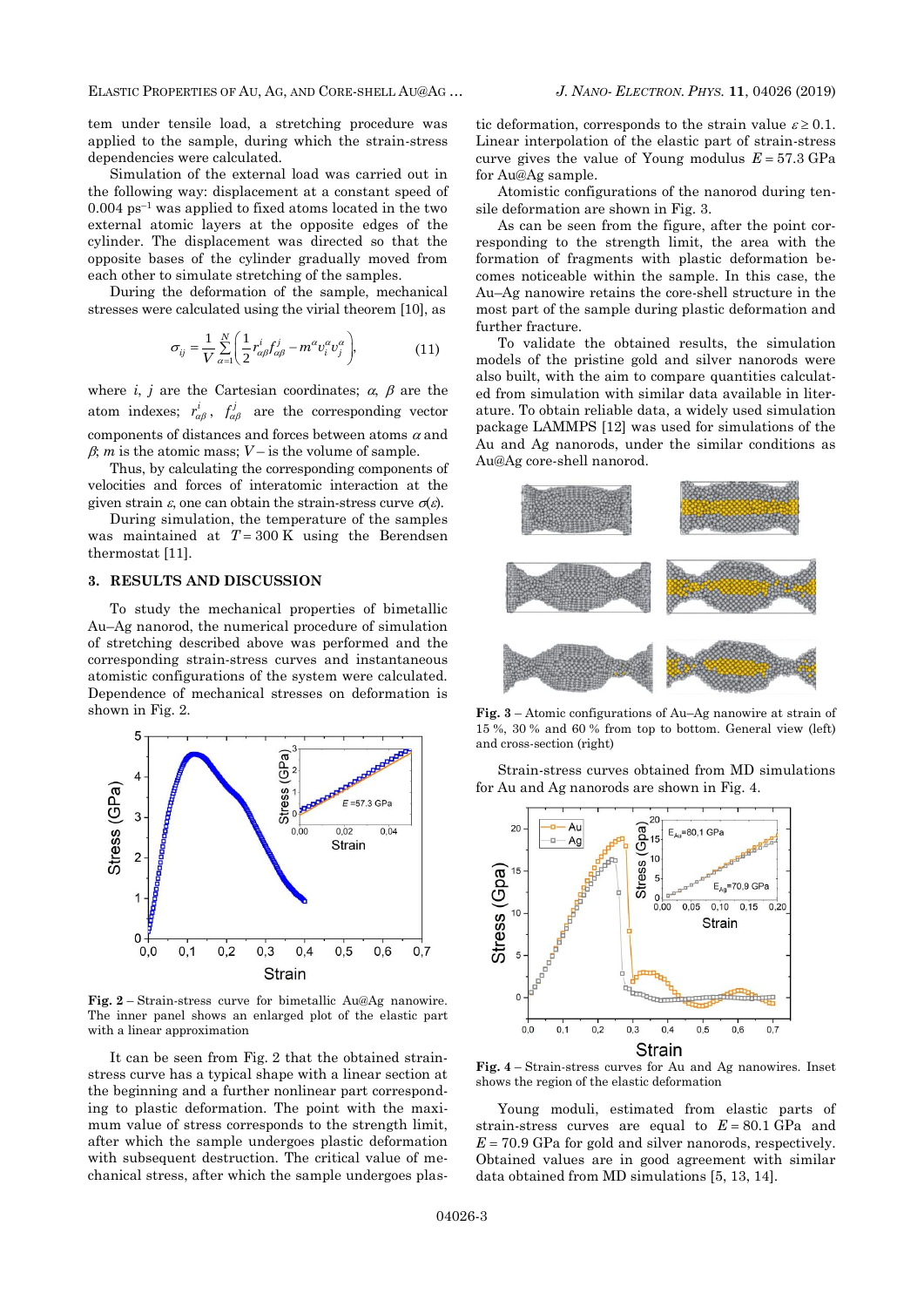Atomistic configurations of the Au and Ag samples at different strain are shown in Fig. 5.



**Fig. 5** – Atomic configurations of Au (left) and Ag (right) nanowires at strain of 0.00, 0.54, 0.57 from top to bottom for Au, and 0.00, 0.39, 0.43 from top to bottom for Ag

As can be seen from the figure, the crystalline structure with a face-centered cubic lattice is preserved in most parts of the samples, while the regions of the amorphous state are formed in the area of fracture for both Au and Ag nanorods. However, in contrast to the Au@Ag core-shell nanorod, for Au and Ag samples the prior fracture necking was not observed. This may be due to a different shape of the studied nanorods and slightly different strain ratio.

It is also worth to mention that the plastic deformation and fracture of the Ag and Au samples are developed in different scenarios. Thus, for silver nanorod after the point of yield stress several regions of plastic deformation appear along the sample (Fig. 6).



**Fig. 6** – Failure dynamics of the Ag nanorod under tensile deformation. Snapshots are taken at strain of 0.35, 0.39, 0.43 and 0.46 from top to bottom

At larger strain, a single fracture is formed in one of these regions, which leads to the destruction of the sample and relaxation of the mechanical stresses. However, the plastic regions are not relaxed to the initial FCC structure (bottom panel in Fig. 6).

In contrast to this, gold nanorod is characterized by a single region of the plastic deformation (see Fig. 7), which became the point of fracture at larger strains. Since both Au and Ag samples have the similar sizes and were simulated under the same conditions, the difference in failure dynamics is more likely caused by different strength of interatomic forces in gold and silver.



**Fig. 7** – Failure dynamics of the Au nanorod under tensile deformation. Snapshots are taken at strain of 0.50, 0.54, 0.57 and 0.60 from top to bottom

## **4. CONCLUSIONS**

We reported the results of numerical simulation by classical molecular dynamics of the mechanical properties of Au, Ag, and bimetallic core-shell Au@Ag nanorods at tensile deformation. Mechanical properties of Au@Ag nanorod were studied using developed computer code for parallel calculations, while pristine Au and Ag samples were studied using the well-known software package. As a result of modeling, mechanical parameters of the samples, such as the elastic moduli, were calculated. The obtained values are equal to  $E \approx 57.3 \text{ GPa}$ ,  $E \approx 80.1 \text{ GPa}$  and  $E \approx 70.9 \text{ GPa}$  for Au@Ag, Au and Ag samples, respectively. Also, analysis of the snapshots of atomistic configurations shows that considered samples are characterized by different failure dynamics. Thus, necking was observed for Au@Ag core-shell nanorod, while the pristine Ag sample is characterized by several regions of plastic deformation. At the same time, for Au nanorod a single region of plastic deformation and failure was observed. Even though we used the same interatomic potential for Au@Ag and gold and silver nanorods, obtained results significantly differ for bimetallic and pristine samples. The sufficient difference between the obtained data for core-shell and pristine samples can be explained by several factors. Besides chemical composition and structural difference, size and shape of the samples also may play an important role in experiment. Moreover, in presented work, two types of boundary conditions were used: free for Au@Ag nanorod and periodic for Au and Ag samples, which may also affect the results.

It is worth to recall that measuring elastic parameters of metallic nanostructures in experiments may present a very hard challenge, and requires special